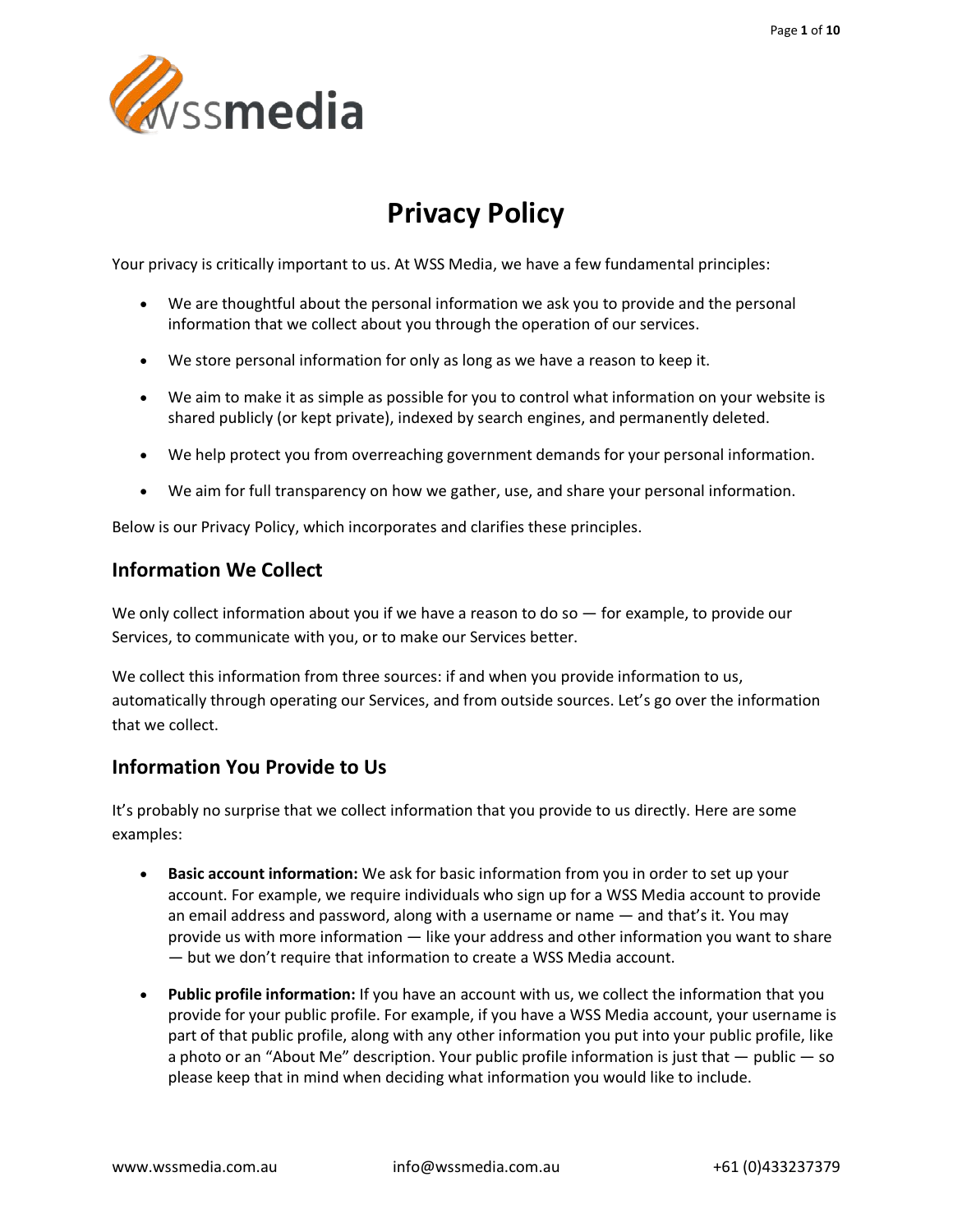

- **Payment and contact information:** If you buy something from us or earn revenue through your site, we'll collect information to process those payments and contact you. If you buy something from us — a subscription to a WSS Media plan, a premium theme, a custom domain, you'll provide additional personal and payment information like your name, credit card information, and contact information. We also keep a record of the purchases you've made. If you use our Ecommerce Services you'll have to create an account. You may also provide us with financial details to set up a payment integration, like the email address for your Stripe or PayPal account or your bank account information.
- **Content information:** You might provide us with information about you in draft and published content (a blog post or comment that includes biographic information about you, or any media or files you upload).
- **Credentials:** Depending on the Services you use, you may provide us with credentials for your self-hosted website (like SSH, FTP, and SFTP username and password). Jetpack and VaultPress users may provide us with these credentials in order to use our one-click restore feature if there is a problem with their site, or to allow us to troubleshoot problems more quickly.
- **Communications with us (hi there!):** You may also provide us with information when you respond to surveys, communicate with our Engineers about a support question, post a question in our public forums, or sign up for a newsletter. When you communicate with us via form, email, phone, or otherwise, we store a copy of our communications (including any call recordings as permitted by applicable law).
- **Job applicant information:** If you apply for a job with us awesome! You may provide us with information like your name, contact information, resume or CV, and work authorisation verification as part of the application process.

# **Information We Collect Automatically**

We also collect some information automatically:

- **Log information:** Like most online service providers, we collect information that web browsers, mobile devices, and servers typically make available, including the browser type, IP address, unique device identifiers, language preference, referring site, the date and time of access, operating system, and mobile network information. We collect log information when you use our Services — for example, when you create or make changes to your website.
- **Usage information:** We collect information about your usage of our Services. For example, we collect information about the actions that site administrators and users perform on a site  $-$  in other words, who did what and when (e.g., [Website.com username] deleted "[title of post]" at [time/date]). The WooCommerce Usage Tracker also tracks information like your email address, WooCommerce settings, and PHP settings, along with information about your online store, like the aggregate number of orders and customers. We also collect information about what happens when you use our Services (e.g., page views, support document searches, features enabled for your website, along with information about your device (e.g., screen size, name of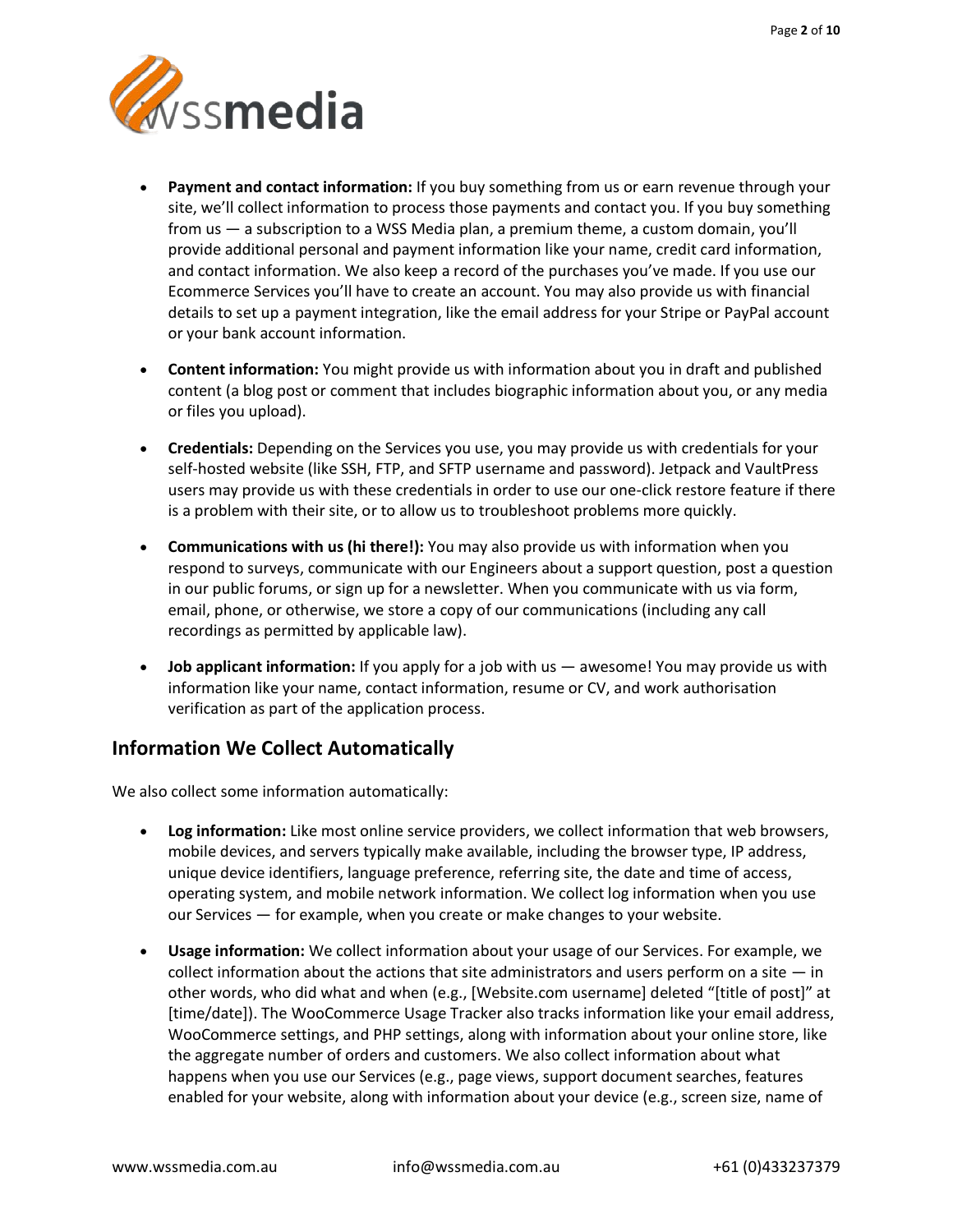

cellular network, and mobile device manufacturer). We use this information to, for example, provide our Services to you, get insights on how people use our Services so we can make our Services better, and understand and make predictions about user retention.

- **Location information:** We may determine the approximate location of your device from your IP address. We collect and use this information to, for example, calculate how many people visit our Services from certain geographic regions. We may also collect information about your precise location via our mobile apps (like when you post a photograph with location information) if you allow us to do so through your mobile device operating system's permissions.
- **Information from cookies & other technologies:** A cookie is a string of information that a website stores on a visitor's computer, and that the visitor's browser provides to the website each time the visitor returns. WSS Media uses cookies and other technologies to help us identify and track visitors, usage, and access preferences for our Services, as well as track and understand email campaign effectiveness and to deliver targeted ads.

### **How and Why We Use Information**

### **Purposes for Using Information**

We use information about you for the purposes listed below:

- **To provide our Services.** For example, to set up and maintain your account, host your website, backup and restore your website, provide customer service, process payments and orders, and verify user information.
- **To ensure quality, maintain safety, and improve our Services.** For example, by providing automatic upgrades and new versions of our Services. Or, for example, by monitoring and analysing how users interact with our Services so we can create new features that we think our users will enjoy and that will help them create and manage websites more efficiently or make our Services easier to use.
- **To place and manage ads in our advertising program.** For example, to place ads on our users' sites and some of our own sites as part of our advertising program, and understand ad performance.
- **To market our Services and measure, gauge, and improve the effectiveness of our marketing.** For example, by targeting our marketing messages to groups of our users (like those who have a particular plan with us or have been users for a certain length of time), advertising our Services, analysing the results of our marketing campaigns (like how many people purchased a paid plan after receiving a marketing message), and understanding and forecasting user retention.
- **To protect our Services, our users, and the public.** For example, by detecting security incidents; detecting and protecting against malicious, deceptive, fraudulent, or illegal activity; fighting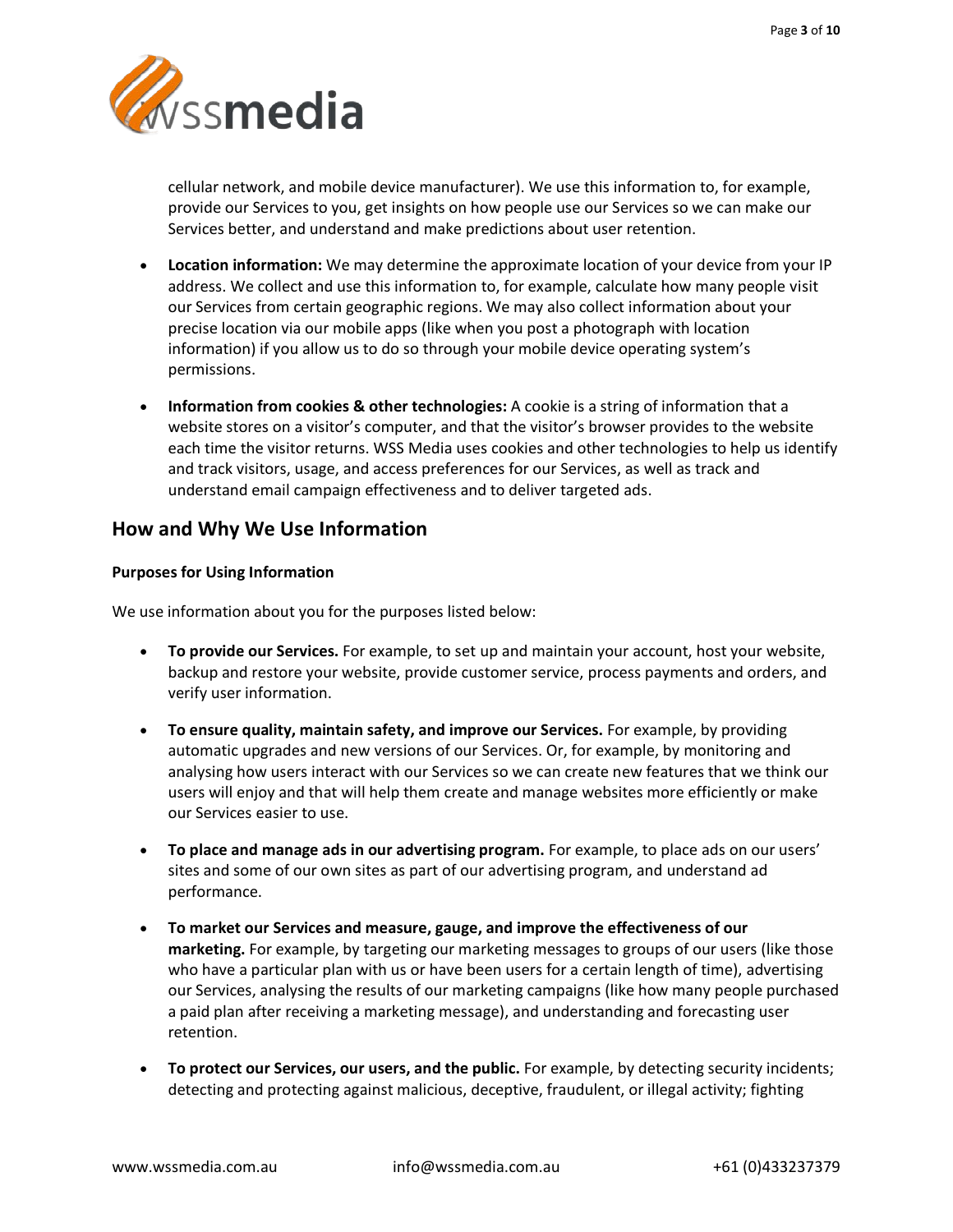

spam; complying with our legal obligations; and protecting the rights and property of WSS Media and others, which may result in us, for example, declining a transaction or terminating Services.

- **To fix problems with our Services.** For example, by monitoring, debugging, repairing, and preventing issues.
- **To customise the user experience.** For example, to personalise your experience by serving you relevant notifications and advertisements for our Services, recommending content through our Reader post suggestions, and providing new essays and stories through WSS Media for your reading pleasure.
- **To communicate with you.** For example, by emailing you to ask for your feedback, share tips for getting the most out of our products, or keep you up to date on WSS Media; texting you to verify your payment; or calling you to share offers and promotions that we think will be of interest to you. If you don't want to hear from us, you can opt out of marketing communications at any time. (If you opt out, we'll still send you important updates relating to your account.)
- **To recruit and hire new WSS Media staff.** For example, by evaluating job applicants and communicating with them.

# **Legal Bases for Collecting and Using Information**

A note here for those in the European Union about our legal grounds for processing information about you under EU data protection laws, which is that our use of your information is based on the grounds that:

(1) The use is necessary in order to fulfill our commitments to you under the applicable terms of service or other agreements with you or is necessary to administer your account — for example, in order to enable access to our website on your device or charge you for a paid plan; or

(2) The use is necessary for compliance with a legal obligation; or

(3) The use is necessary in order to protect your vital interests or those of another person; or

(4) We have a legitimate interest in using your information — for example, to provide and update our Services; to improve our Services so that we can offer you an even better user experience; to safeguard our Services; to communicate with you; to measure, gauge, and improve the effectiveness of our advertising; and to understand our user retention and attrition; to monitor and prevent any problems with our Services; and to personalise your experience; or

(5) You have given us your consent — for example before we place certain cookies on your device and access and analyse them later on.

# **Sharing Information**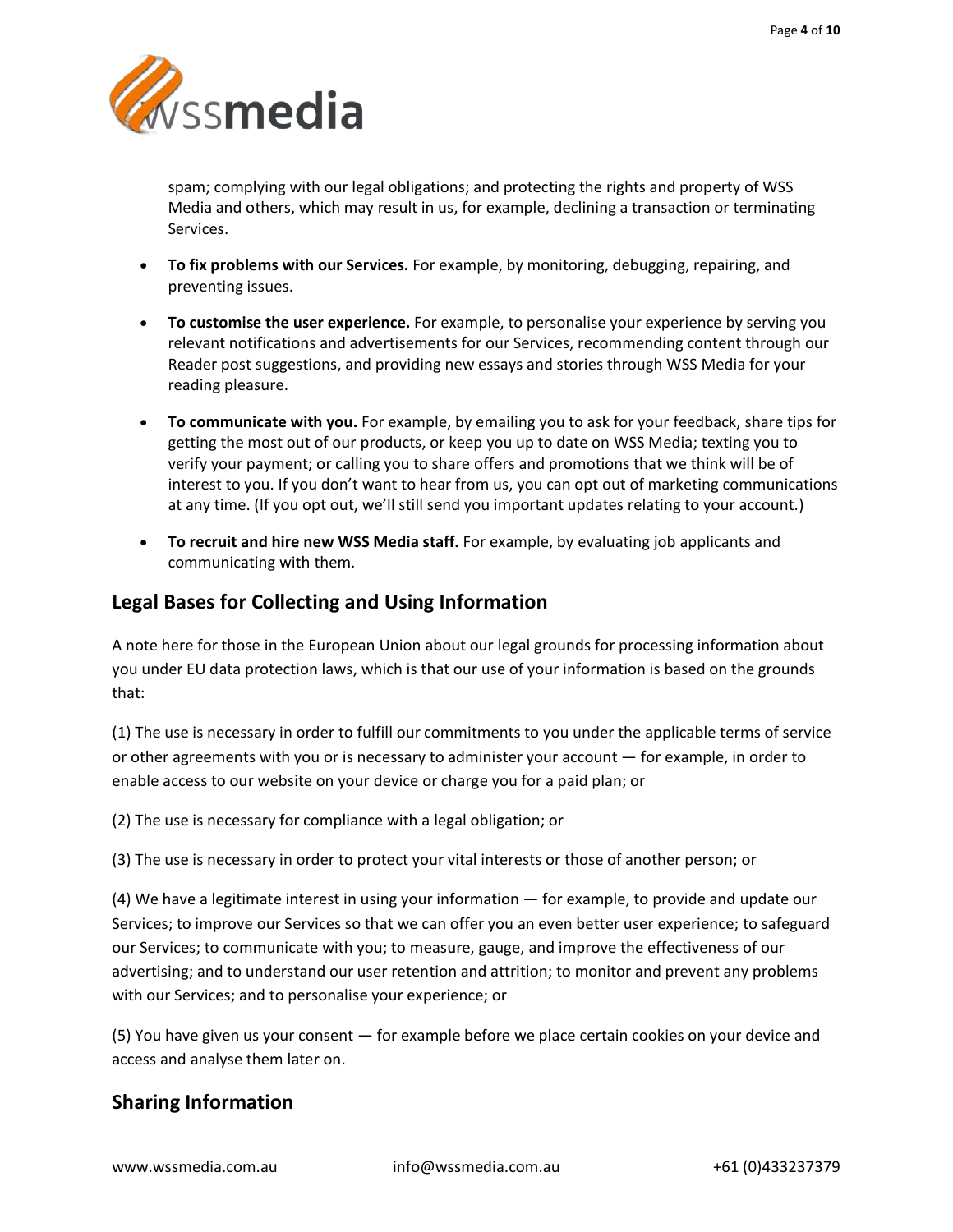

#### **How We Share Information**

We share information about you in limited circumstances, and with appropriate safeguards on your privacy. These are spelled out below.

- **Subsidiaries and independent contractors:** We may disclose information about you to our subsidiaries and independent contractors who need the information to help us provide our Services or process the information on our behalf. We require our subsidiaries and independent contractors to follow this Privacy Policy for any personal information that we share with them.
- **Third-party vendors:** We may share information about you with third-party vendors who need the information in order to provide their services to us, or to provide their services to you or your site. This includes vendors that help us provide our Services to you (like Stripe, which powers WooCommerce Payments, payment providers that process your credit and debit card information, payment providers you use for your own ecommerce operations, fraud prevention services that allow us to analyse fraudulent payment transactions, cloud storage services, postal and email delivery services that help us stay in touch with you, customer chat and email support services that help us communicate with you, registrars, registries, data escrow services that allow us to provide domain registration services, and your hosting provider if your site is not hosted by WSS Media); those that assist us with our marketing efforts (e.g., by providing tools for identifying a specific marketing target group or improving our marketing campaigns, and by placing ads to market our services); those that help us understand and enhance our Services (like analytics providers); those that make tools to help us run our operations (like programs that help us with task management, scheduling, word processing, email and other communications, and collaboration among our teams); other third-party tools that help us manage operations; and companies that make products available on our websites (like the extensions on WooCommerce.com), who may need information about you in order to, for example, provide technical or other support services to you. We require vendors to agree to privacy commitments in order to share information with them.
- **Legal and regulatory requirements:** We may disclose information about you in response to a subpoena, court order, or other governmental request. If you have a domain registered with WSS Media, we may share your information to comply with the Internet Corporation for Assigned Names and Numbers' (ICANN) regulations, rules, or policies. For example, your information relating to your domain registration may be available in the WHOIS database, or we may be required to share your information with ICANN-approved Dispute Resolution Service Providers.
- **To protect rights, property, and others:** We may disclose information about you when we believe in good faith that disclosure is reasonably necessary to protect the property or rights of WSS Media, third parties, or the public at large. For example, if we have a good faith belief that there is an imminent danger of death or serious physical injury, we may disclose information related to the emergency without delay.
- **Business transfers:** In connection with any merger, sale of company assets, or acquisition of all or a portion of our business by another company, or in the unlikely event that WSS Media goes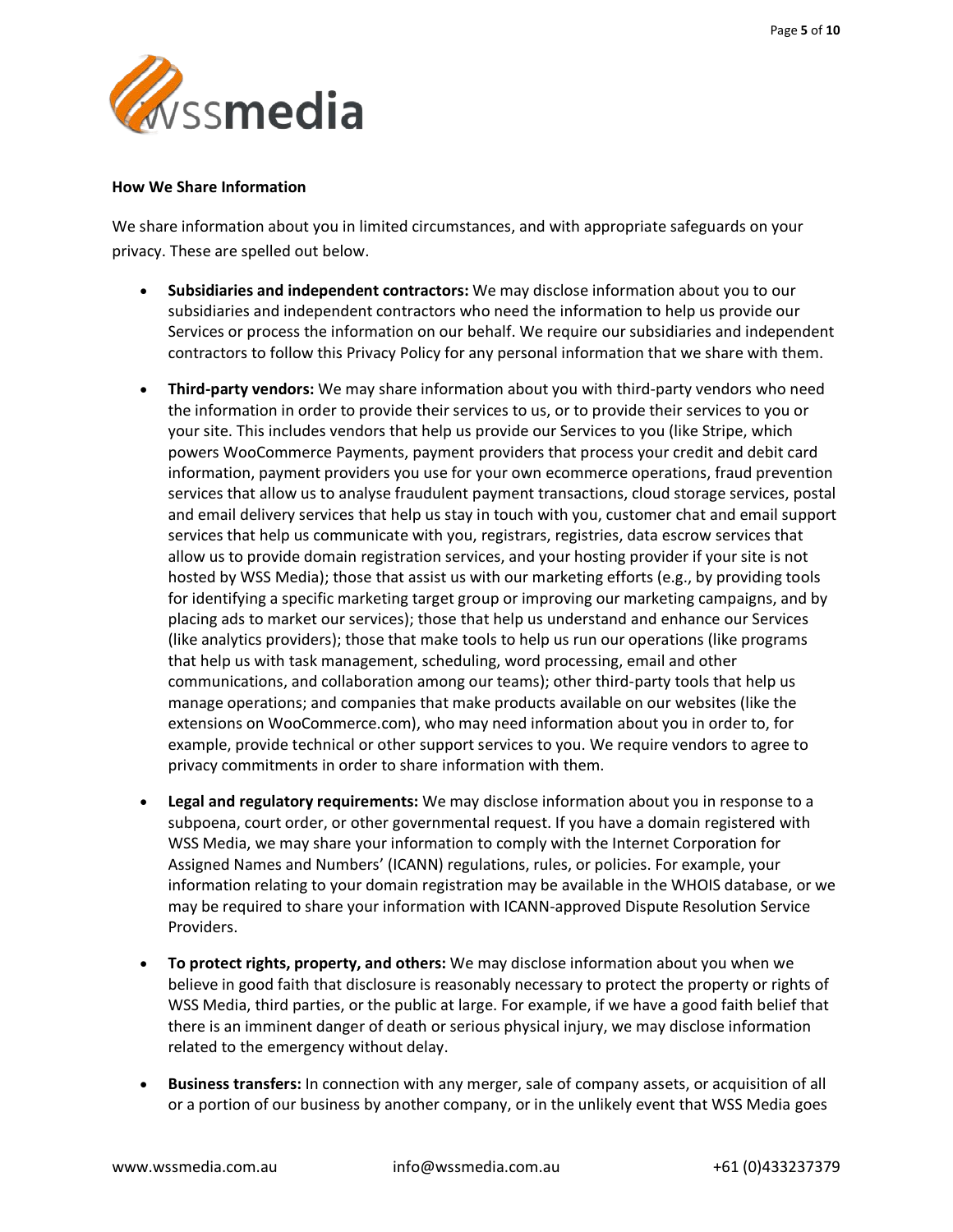

out of business or enters bankruptcy, user information would likely be one of the assets that is transferred or acquired by a third party. If any of these events were to happen, this Privacy Policy would continue to apply to your information and the party receiving your information may continue to use your information, but only consistent with this Privacy Policy.

- **With your consent:** We may share and disclose information with your consent or at your direction. For example, we may share your information with third parties when you authorise us to do so, like when you connected your site to a social media service through our Publicise feature.
- **Aggregated or de-identified information:** We may share information that has been aggregated or de-identified, so that it can no longer reasonably be used to identify you. For instance, we may publish aggregate statistics about the use of our Services, or share a hashed version of your email address to facilitate customised ad campaigns on other platforms.
- **Published support requests:** If you send us a request for assistance (for example, via a support email or one of our other feedback mechanisms), we reserve the right to publish that request in order to clarify or respond to your request, or to help us support other users.

We have a long-standing policy that we do not sell our users' data. We aren't a data broker, we don't sell your personal information to data brokers, and we don't sell your information to other companies that want to spam you with marketing emails.

# **Information Shared Publicly**

Information that you choose to make public is  $-$  you guessed it  $-$  disclosed publicly.

That means information like your public profile, posts, other content that you make public on your website, and your "Likes" and comments on other websites are all available to others — and we hope they get a lot of views!

For example, the photo that you upload to your public profile, or a default image if you haven't uploaded one, is your Globally Recognised Avatar, or Gravatar — get it? :) Your Gravatar, along with other public profile information, displays alongside the comments and "Likes" that you make on other users' websites while logged in to your WSS Media account. Your Gravatar and public profile information may also display with your comments, "Likes," and other interactions on websites that use our Gravatar service, if the email address associated with your account is the same email address you use on the other website.

Please keep all of this in mind when deciding what you would like to share publicly.

# **How Long We Keep Information**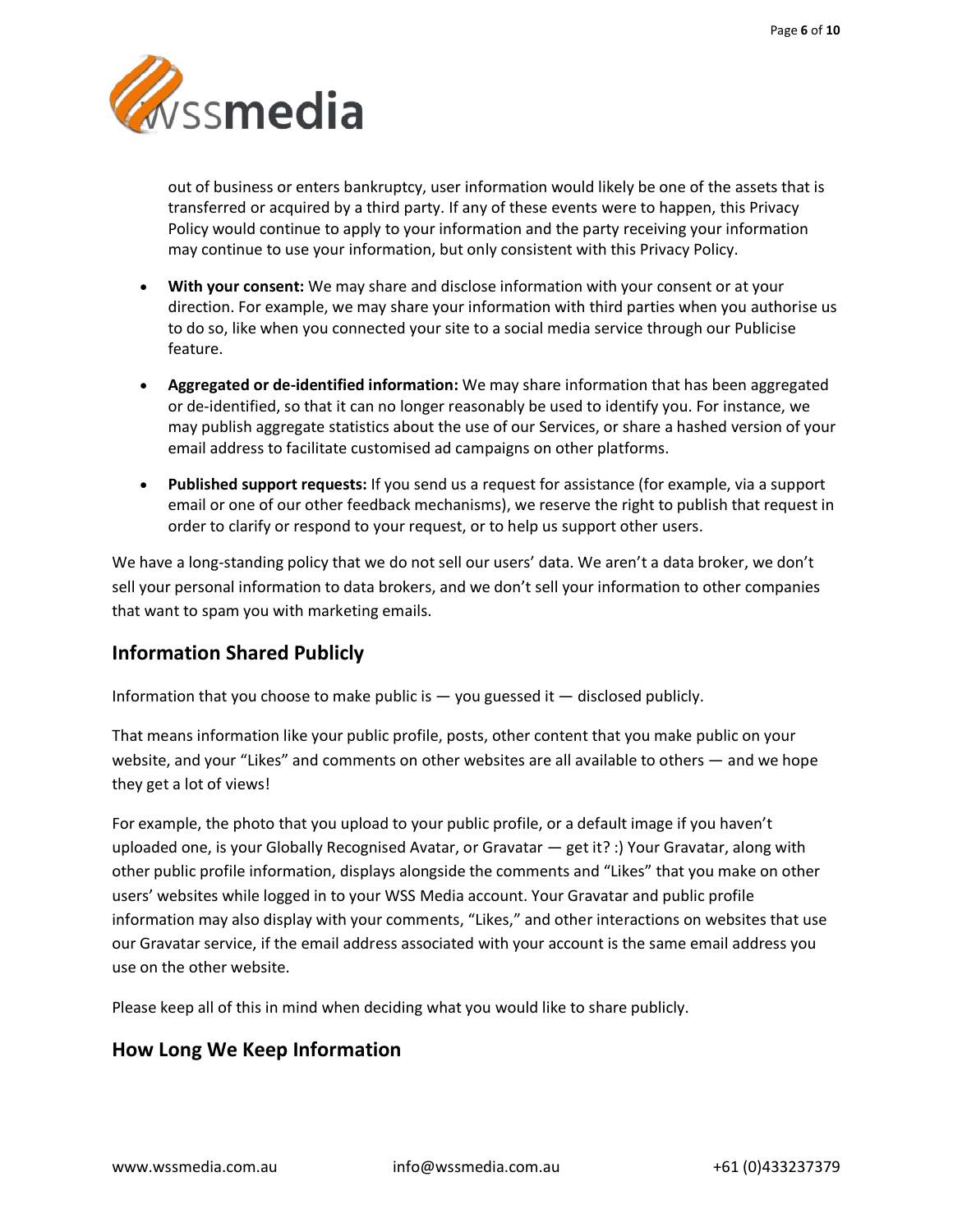

We generally discard information about you when it's no longer needed for the purposes for which we collect and use it — described in the section above on How and Why We Use Information — and we're not legally required to keep it.

For example, we keep the web server logs that record information about a visitor to one of WSS Media's websites, like the visitor's IP address, browser type, and operating system, for approximately 30 days. We retain the logs for this period of time in order to, among other things, analyse traffic to WSS Media's websites and investigate issues if something goes wrong on one of our websites.

As another example, when you delete a post, page, or comment from your site, it stays in your Trash folder for thirty days in case you change your mind and would like to restore that content, because starting from scratch is no fun. After the thirty days are up, the deleted content may remain on our backups and caches until purged.

### **Security**

While no online service is 100% secure, we work very hard to protect information about you against unauthorised access, use, alteration, or destruction, and take reasonable measures to do so. We monitor our Services for potential vulnerabilities and attacks.

To enhance the security of your account, we encourage you to enable our advanced security settings, like [Two Step Authentication.](https://en.support.wordpress.com/security/two-step-authentication/)

# **Choices**

You have several choices available when it comes to information about you:

- **Limit the information that you provide:** If you have an account with us, you can choose not to provide the optional account information, profile information, and transaction and billing information. Please keep in mind that if you do not provide this information, certain features of our Services — for example, premium themes that carry an additional charge — may not be accessible.
- **Opt out of marketing communications:** You may opt out of receiving promotional communications from us. Just follow the instructions in those communications or let us know. If you opt out of promotional communications, we may still send you other communications, like those about your account and legal notices.
- **Set your browser to reject cookies:** You can usually choose to set your browser to remove or reject browser cookies before using WSS Media's websites, with the drawback that certain features of WSS Media's websites may not function properly without the aid of cookies.
- **Close your account:** While we'd be very sad to see you go, you can close your account if you no longer want to use our Services. Please keep in mind that we may continue to retain your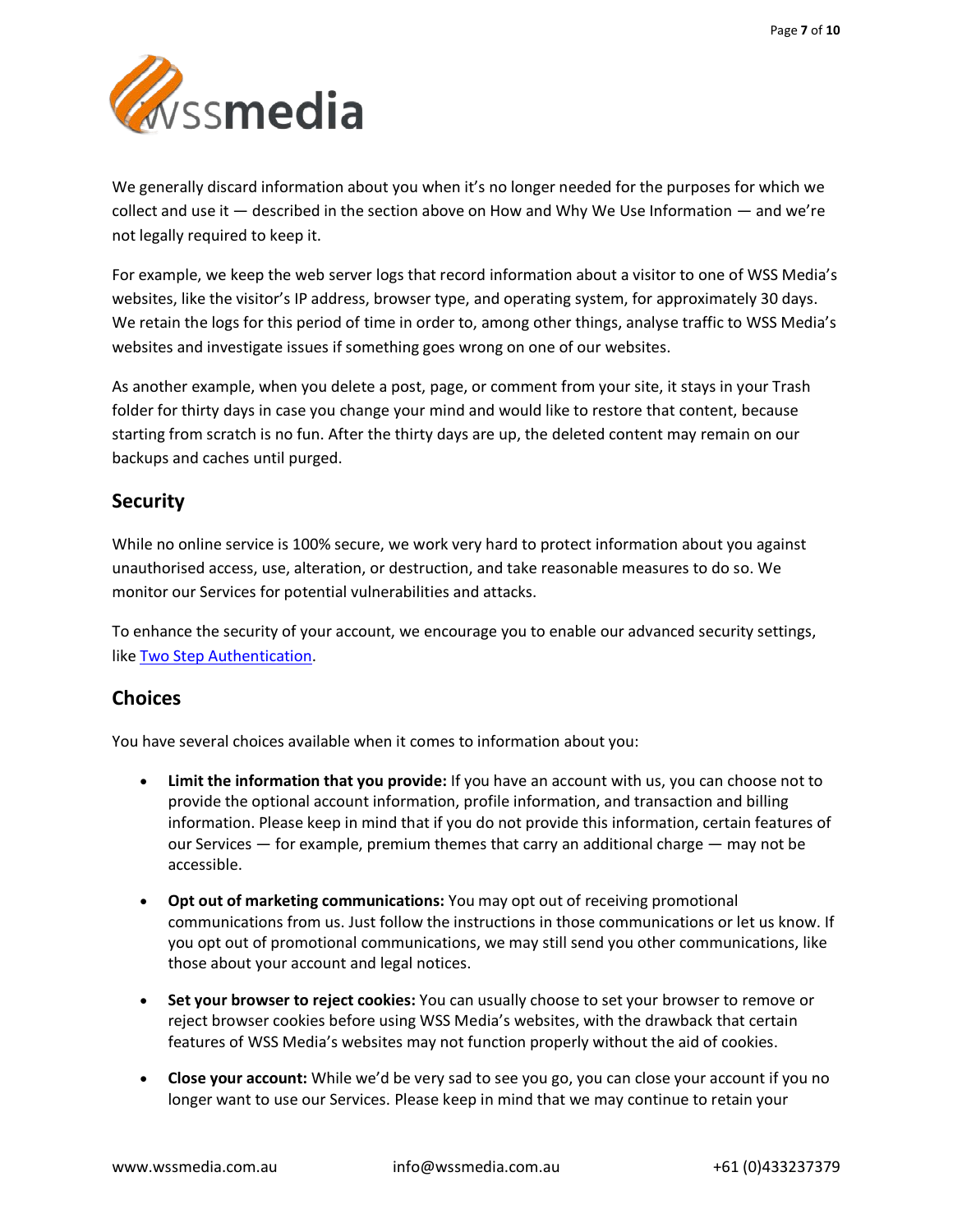

information after closing your account, as described in How Long We Keep Information above for example, when that information is reasonably needed to comply with (or demonstrate our compliance with) legal obligations such as law enforcement requests, or reasonably needed for our legitimate business interests.

# **Your Rights**

If you are located in certain parts of the world, including California and countries that fall under the scope of the European General Data Protection Regulation (aka the "GDPR"), you may have certain rights regarding your personal information, like the right to request access to or deletion of your data.

### **European General Data Protection Regulation (GDPR)**

If you are located in a country that falls under the scope of the GDPR, data protection laws give you certain rights with respect to your personal data, subject to any exemptions provided by the law, including the rights to:

- Request access to your personal data;
- Request correction or deletion of your personal data;
- Object to our use and processing of your personal data;
- Request that we limit our use and processing of your personal data; and
- Request portability of your personal data.

You also have the right to make a complaint to a government supervisory authority.

### **California Consumer Privacy Act (CCPA)**

The California Consumer Privacy Act ("CCPA") requires us to provide California residents with some additional information about the categories of personal information we collect and share, where we get that personal information, and how and why we use it.

The CCPA also requires us to provide a list of the "categories" of personal information we collect, as that term is defined in the law, so, here it is. In the last 12 months, we collected the following categories of personal information from California residents, depending on the Services used:

- Identifiers (like your name, contact information, and device and online identifiers);
- Commercial information (your billing information and purchase history, for example);
- Characteristics protected by law (for example, you might provide your gender as part of a research survey for us);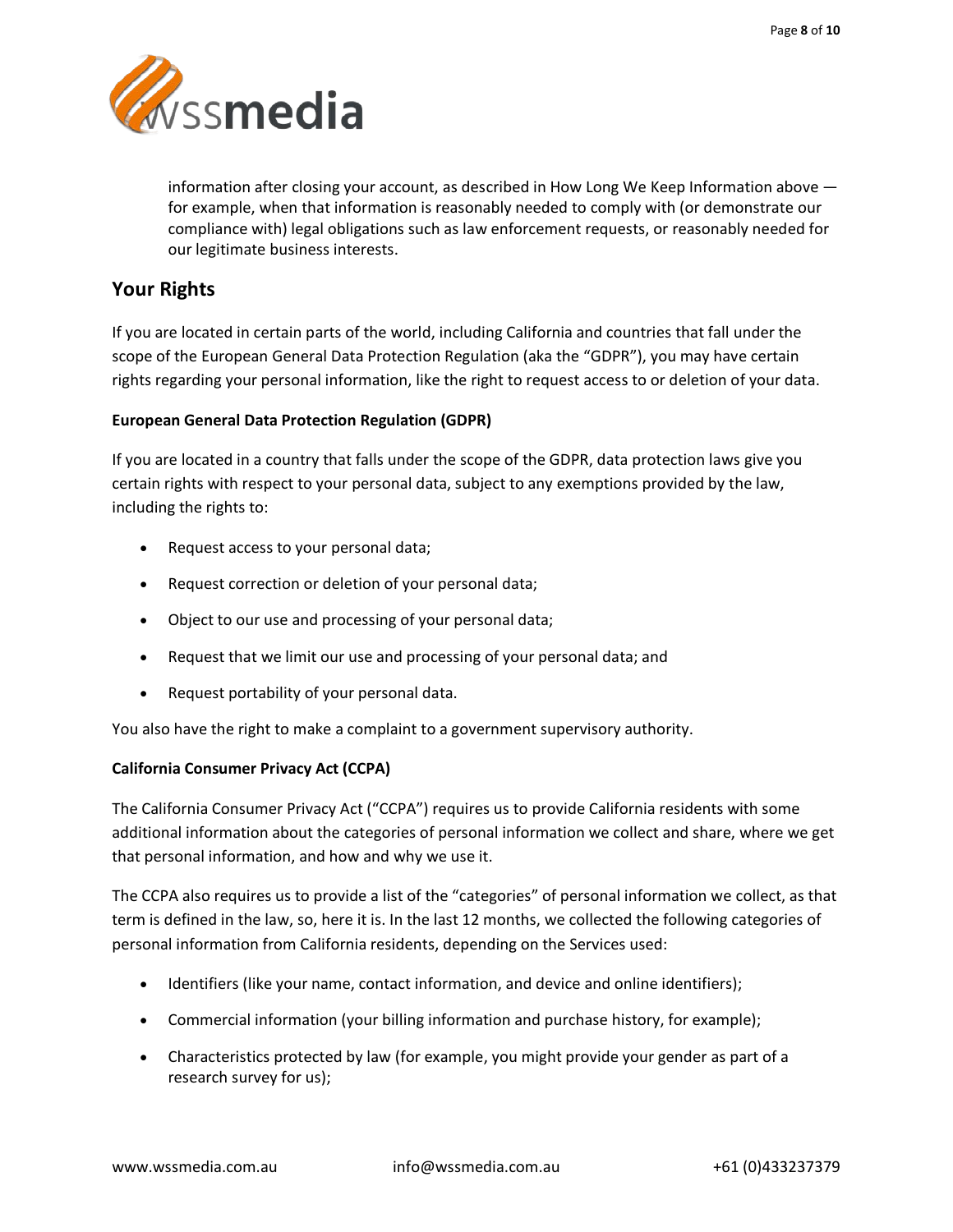

- Internet or other electronic network activity information (such as your usage of our Services, like the actions you take as an administrator of a WSS Media site);
- Geolocation data (such as your location based on your IP address);
- Audio, electronic, visual or similar information (such as your profile picture, if you uploaded one);
- Professional or employment-related information (for example, your company and team information if you are a Happy Tools user, or information you provide in a job application); and
- Inferences we make (such as likelihood of retention or attrition).

You can find more information about what we collect and sources of that information in the Information We Collect section above.

We collect personal information for the business and commercial purposes described in the How and Why We Use Information section. And we share this information with the categories of third parties described in the Sharing Information section.

If you are a California resident, you have additional rights under the CCPA, subject to any exemptions provided by the law, including the right to:

- Request to know the categories of personal information we collect, the categories of business or commercial purpose for collecting and using it, the categories of sources from which the information came, the categories of third parties we share it with, and the specific pieces of information we collect about you;
- Request deletion of personal information we collect or maintain;
- Opt out of any sale of personal information; and
- Not receive discriminatory treatment for exercising your rights under the CCPA.

### **Contacting Us About These Rights**

You can usually access, correct, or delete your personal data using your account settings and tools that we offer, but if you aren't able to or you'd like to contact us about one of the other rights, scroll down to "How to Reach Us" to, well, find out how to reach us.

When you contact us about one of your rights under this section, we'll need to verify that you are the right person before we disclose or delete anything. For example, if you are a user, we will need you to contact us from the email address associated with your account. You can also designate an authorised agent to make a request on your behalf by giving us written authorisation. We may still require you to verify your identity with us.